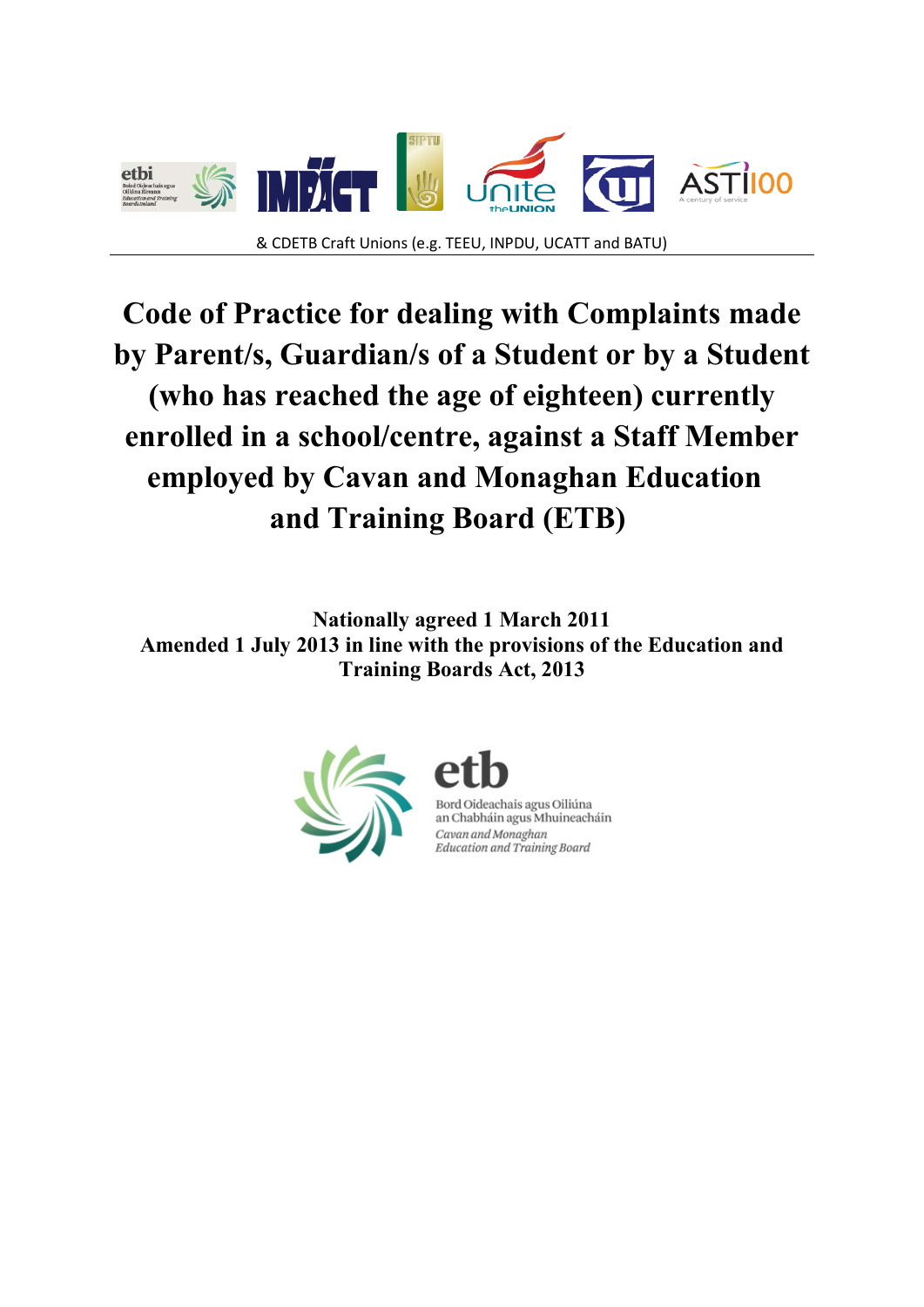#### **INTRODUCTION**

The *Code of Practice for dealing with complaints made by Parent/s, Guardian/s of a Student or by a Student (who has reached the age of eighteen) currently enrolled in a school/centre, against a Staff Member employed by a Education and Training Board (ETB*) was developed following discussions at national level between Education and Training Boards Ireland (ETBI) (formally the Irish Vocational Education Association (IVEA)) on behalf of member Education and Training Boards (ETBs) and trade unions representing ETB staff, to foster an environment where communication between parents, staff and school/college/centre/office management is open and positive.

Procedures are necessary to ensure fair treatment for all. It is necessary that procedures be agreed, known and observed in the interest of good relations in the educational, school and workplace environment.

This Code of Practice was formally agreed at national level between the parties concerned on 1 March 2011 with a view to addressing the concerns of all parties to the education process so that schools, colleges and centres for education function as efficiently and effectively as possible and with due respect to the entire school/college/centre/office community. This responsibility is exercised on a d ay-to-day basis by Principals of schools/colleges, Directors/Managers of centres for education and appropriate line manager/s within head office under the care of Cavan and Monaghan ETB*.* **The procedure has been amended to reflect statutory obligations under the Education and Training Boards Act, 2013 and this version is the Procedure which should now be followed.**

**Again, this Grievance Procedure supersedes all existing local procedures and the previous version of 31 March 2010.** 

**This procedure will apply irrespective of whether the complaint was lodged before or after 1 July 2013.** 

It is the policy of Cavan and Monaghan ETB to provide a fair, consistent and equitable mechanism for processing complaints by parents/guardians or students (who have reached the age of 18 years) against a ETB staff member and to do so in a manner that affords all concerned full rights in accordance with natural justice. This procedure outlines the procedures which should be followed by all – ETB, staff, parents/guardians and/or students over 18 years of age and/or their representatives, in the event of complaints being made against staff.

Investigations of complaints will be handled with sensitivity and due respect to the rights of both the complainant and the staff member concerned. Throughout this procedure, all communication between the staff member, parent/guardian and or student (who has reached the age of 18 years) must take place in an atmosphere that is calm, dignified and in a climate that respects the viewpoint of either party to the Complaints Procedure. This procedure is intended to resolve complaints outside of recourse to legal process.

It is understood that all complaints will be investigated with minimum delay and in accordance with principles of natural justice.Every effort will be made to adhere to the time limits prescribed in the procedure. The time limits laid down under the Formal Procedure may be extended by mutual agreement of the parties concerned, or by the person(s) appointed to manage/investigate the complaint, provided the grounds for extending the time limits are reasonable.

#### **EXCLUSIONS**

- (a) Complaints considered by the Principal/Director/appropriate line manager to be frivolous or vexatious
- (b) Anonymous complaints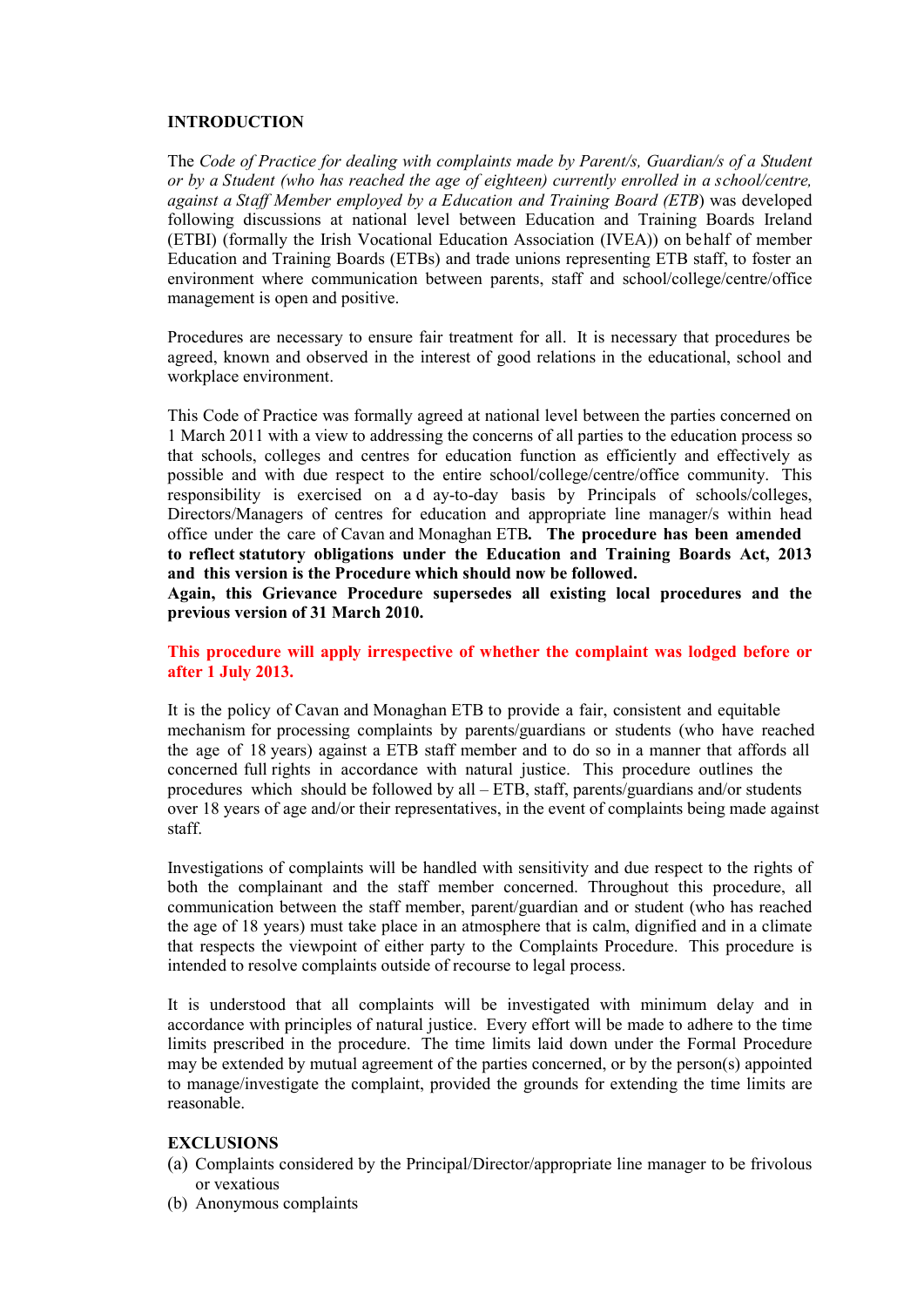- (c) Complaints which are appropriate to another Code of Practice/procedure.
- (d) Complaints which do n ot relate to the work of a staff member in a ETB school/college/centre/office
- (e) Complaints in respect of child abuse which are dealt with under separate guidelines and procedures issued by the Department of Education and Skills
- (f) Complaints which are the subject of legal proceedings
- **(g)** Complaints in relation to teacher/principal professional competence which should be processed under the Department of Education and Skills circular letter 59/2009.

#### **GOOD PRACTICE**

Where a complaint arises, the parties concerned (complainant, staff member/s and management representative/s) are encouraged to strive to understand the other party's position and should seek, as far as possible, a mutually acceptable solution through informal means.

Without prejudice to his/her right to invoke immediately the Formal Procedure, a parent/guardian /student (aged eighteen years or over) who believes s/he has been treated unjustly or unfairly is encouraged to raise his/her complaint, as a matter of first instance, through an informal approach with the staff member.

#### **MEDIATION**

Mediation**,** if appropriate, and subject to the agreement of the parties to the grievance, is not excluded by way of a mechanism to resolving complaints at informal or formal stages.

Any information disclosed in the course of mediation must remain within the mediation process. It must not be disclosed and cannot be used in furthering a complaint through this procedure or any other process and must remain confidential to the mediation process. In the event that mediation is unsuccessful, the Complaints Procedure can be re-invoked at the same stage and without prejudice to the parties having engaged in a mediated process.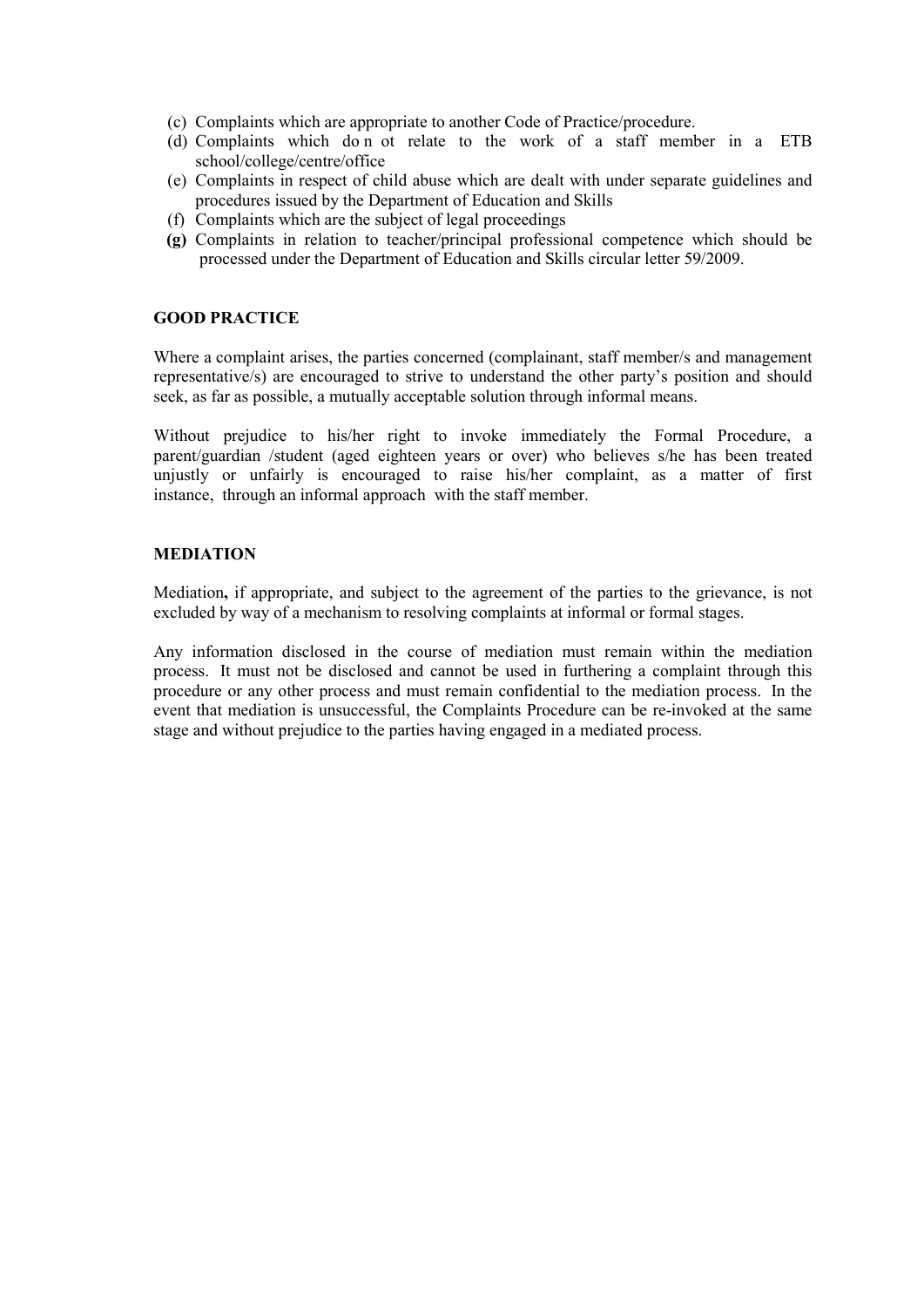# **THE PROCEDURE**

Complaints, whether verbal or in writing, should be processed informally through stages 1 and 2 of the procedure and a copy of any written complaint be given to the staff member concerned.

The complainant will be informed if the complaint is amenable to processing within the terms of this procedure and if not, the reasons for this decision.

A complaint(s) may be withdrawn at any stage of the procedure. All complaints received will be entered in the complainant's file. Where the complaint is withdrawn, a note to this effect will be entered in the file.

Parties to a complaint do not require legal representation. A staff member may be accompanied by a trade union representative or friend at any meeting convened under this procedure. A parent/guardian/adult student may be accompanied by a friend or someone unconnected to the complaint.

#### **Stage 1 – Self-initiated attempt at resolving the complaint**

- 1.1 A parent/guardian/student (aged eighteen years or over) who wishes to make a complaint should, unless there is good and sufficient reason in the first instance, make an appointment to discuss the matter with the staff member concerned with a view to resolving the complaint. The staff member has the right to refer the complaint to the Principal and in this context, to respond to the Principal on the complaint. In such circumstances the complaint moves directly to stage 2.1. In an administration office context, if the matter cannot be resolved, the parent/guardian/adult student should seek an appointment with the Section/Department head. A copy of the Procedure should be made available to the parent/guardian/adult student.
	- 1.3 If at this point the matter cannot be resolved, the matter should proceed to stage 2 ideally within a **maximum of ten working**<sup>[1](#page-3-0)</sup> days.

#### **Stage 2 – Facilitation meetings with the Principal/Head of Centre with a view to resolving the complaint**

**2.1** A **parent/guardian/student** (aged eighteen years or over) who is unable to resolve the complaint at stage 1 may seek an appointment to report and discuss the matter with the Principal/Head of the Centre with a view to resolving the complaint. The Principal/Head of Centre will arrange such a meeting. In some instances and where deemed appropriate by the Principal/Head of Centre, it may be necessary for the parties concerned (subject to mutual agreement of both parties to the complaint) to meet with the Principal/Head of Centre with a view to resolving the complaint. The Deputy may be nominated by the Principal to facilitate this stage of the process.

In either circumstance, such a m eeting will take place within a **maximum of a further ten working days.**

**Any documentation relating to the complaint should be provided to the parties no later than three days prior to the meeting/s with the Principal/Head of Centre.**

-

<span id="page-3-0"></span><sup>&</sup>lt;sup>1</sup> "Working days" are understood in a school context to be counted as days on which the school is open for student instruction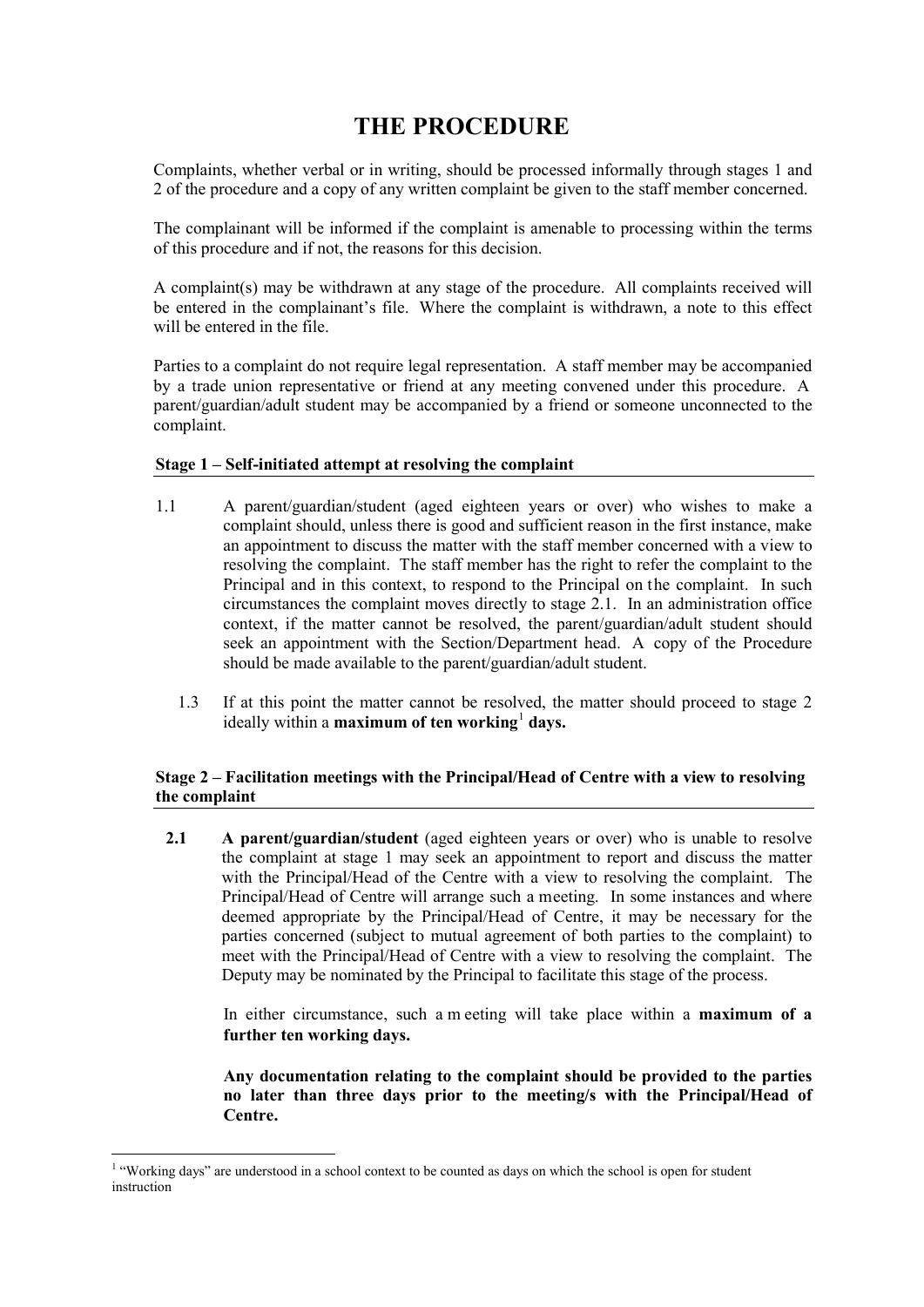**The purpose of such meeting/s is to seek a resolution of the complaint to the satisfaction of the parties concerned.**

- 2.2 Following the facilitation process, the Principal/Head of Centre will communicate the outcome verbally to both parties. **In the event of the matter being resolved, the parties will be requested to sign a statement to the effect that the matter is concluded to the agreement of the parties concerned.**
- 2.3 If after stages 2.1 and 2.2 the complaint is still unresolved, the parent/guardian/adult student should be advised that they may raise the matter formally (in writing) with the ETB (under Stage 3).
- 2.4 In the case of a co mplaint against a P rincipal/Head of Centre, the parent/guardian/adult student should discuss his/her complaint with the Principal/Head of Centre. Meeting/s in relation to complaints against a Principal/Head of Centre may be facilitated by the Deputy Principal/Deputy Head of Centre. If the parent/guardian/adult student is unable to resolve the complaint with the Principal/Head of Centre, the complaint may be processed under Stages 3 and 4 of this procedure.

**It is envisaged that the overwhelming majority of complaints will be resolved** to the satisfaction of the parties to the complaint without recourse to progressive stages in the Procedure.

#### **Stage 3 – Formal investigation of the complaint by an independent team**

- **3.1 If the complaint** is not resolved at stages 1 or 2, then the parent/guardian/adult student should lodge the complaint in writing, with the ETB within **ten working days of the date of issue of the findings from stage 2.**
- 3.2 The ETB should formally acknowledge receipt of the complaint. A copy of the complaint should be supplied to the other party/parties to the complaint advising that the ETB is convening an investigation team and that further details will be advised concerning the date, time, venue etc. of the investigation meeting/s. An investigation team nominated by the employer<sup>[2](#page-4-0)</sup> comprising two investigators drawn from the agreed panel (*see appendix 1*), in addition to an impartial recording secretary (drawn from the vocational education sector), will be convened by the employer for the purposes of conducting an official investigation of the complaint.

#### **3.3 The investigation team shall:**

- (a) Supply the staff member with a copy of the written complaint and a copy of all other evidence submitted by the parent/guardian/adult student including any relevant material concerned to the facilitation process undertaken by the Principal/Head of Centre at Stage 2.2.
- (b) Supply the parent/guardian/adult student with copy of all written documentation concerning the complaint supplied by the staff member and any relevant material concerned to the facilitation process undertaken by the Principal/Head of Centre at Stage 2.2.
- (c) Supply both parties with a copy of the **terms of reference** under which the investigation will be conducted *(appendix 2)* including a r easonable *"no later*

<span id="page-4-0"></span><sup>-</sup><sup>2</sup> All practical arrangements for the conduct of the investigation (at stage 3) will be made through the HR Department of the **ETB**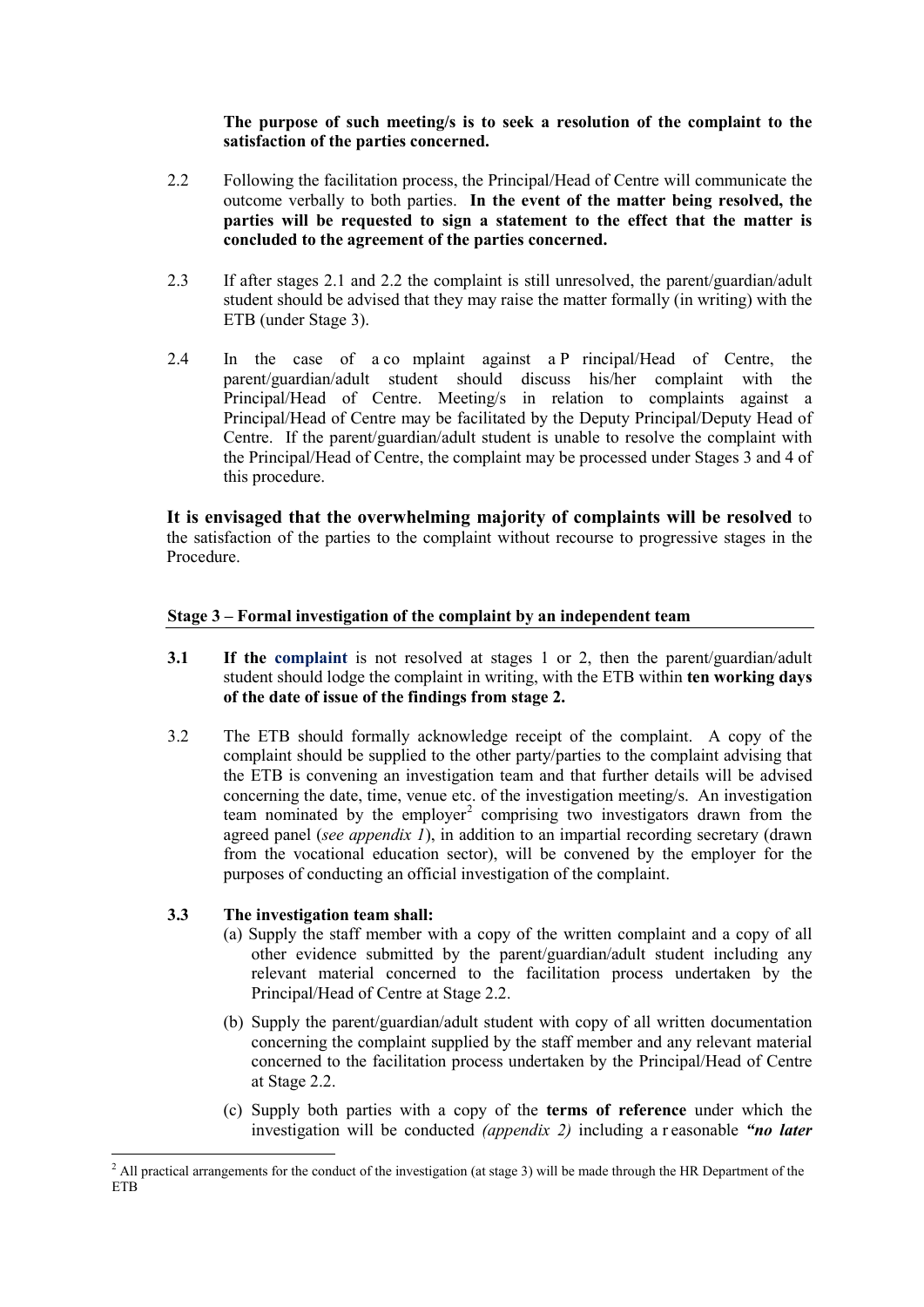*than"* timeframe within which the parties to the complaint will be furnished with the official investigation report.

- (d) Be responsible for keeping all parties apprised of developments appropriate to the ongoing investigation.
- (e) Conduct the investigation in accordance with the specified terms of reference.
- **3.4 Following the conclusion of the investigation process, the investigation team will provide a written report for Chief Executive Officer (CEO)** *or a person nominated by the CEO.* **The investigation report shall advise under each element of the complaint as to whether the complaint is upheld or not upheld.**
- 3.5 **The CEO or nominated person is responsible for furnishing a copy of the report to the parties concerned within five working days.** Covering correspondence will advise a right of appeal to the Chief Executive Officer of the ETB or a person nominated by the CEO, and include the terms of reference of the appeal procedure *(appendix 3)*.
- 3.6 Appeals (and all supporting documentation) must be marked *"private and confidential for the attention of the Chief Executive Officer (or the person so advised as the CEO's nominee)"* and submitted by registered post within a maximum **of 10 working days of the issue date of the investigation report by the CEO or his nominee** to the parties to the complaint.
- 3.7 Following the expiration of the appeal period, the CEO of the ETB will take appropriate action based on the findings of the report and such action may include initiating the appropriate disciplinary procedure.

#### **Stage 4 – Appeal of the investigation report finding/s to the CEO of the ETB**

- 4.1 **In the event that an appeal is lodged with the Chief Executive Officer of the ETB**  *or a* **person nominated by the CEO, the terms of reference for the appeal stage outlined in appendix 3 including the appropriate timeframes should be followed.** The appeal hearing shall be convened **within fifteen working days** of the receipt of the appeal letter and supporting documentation.
- 4.2 **The CEO** *or his/her nominee* **(acting in the capacity of Appeals Officer) shall convey his/her decision, in writing,** to the appellant(s) within **five** working days of the decision being taken.
- 4.3 The decision of the CEO under the Complaints Procedure shall be final.
- 4.4 Any disciplinary process initiated by the ETB, will be undertaken under the terms of the<sup>[3](#page-5-0)</sup> appropriate disciplinary procedure for staff concerned.

-

<span id="page-5-0"></span><sup>3</sup> Department of Education and Skills circular 59/2009 in respect of *Procedures for the Suspension and Dismissal of Teachers and Principals*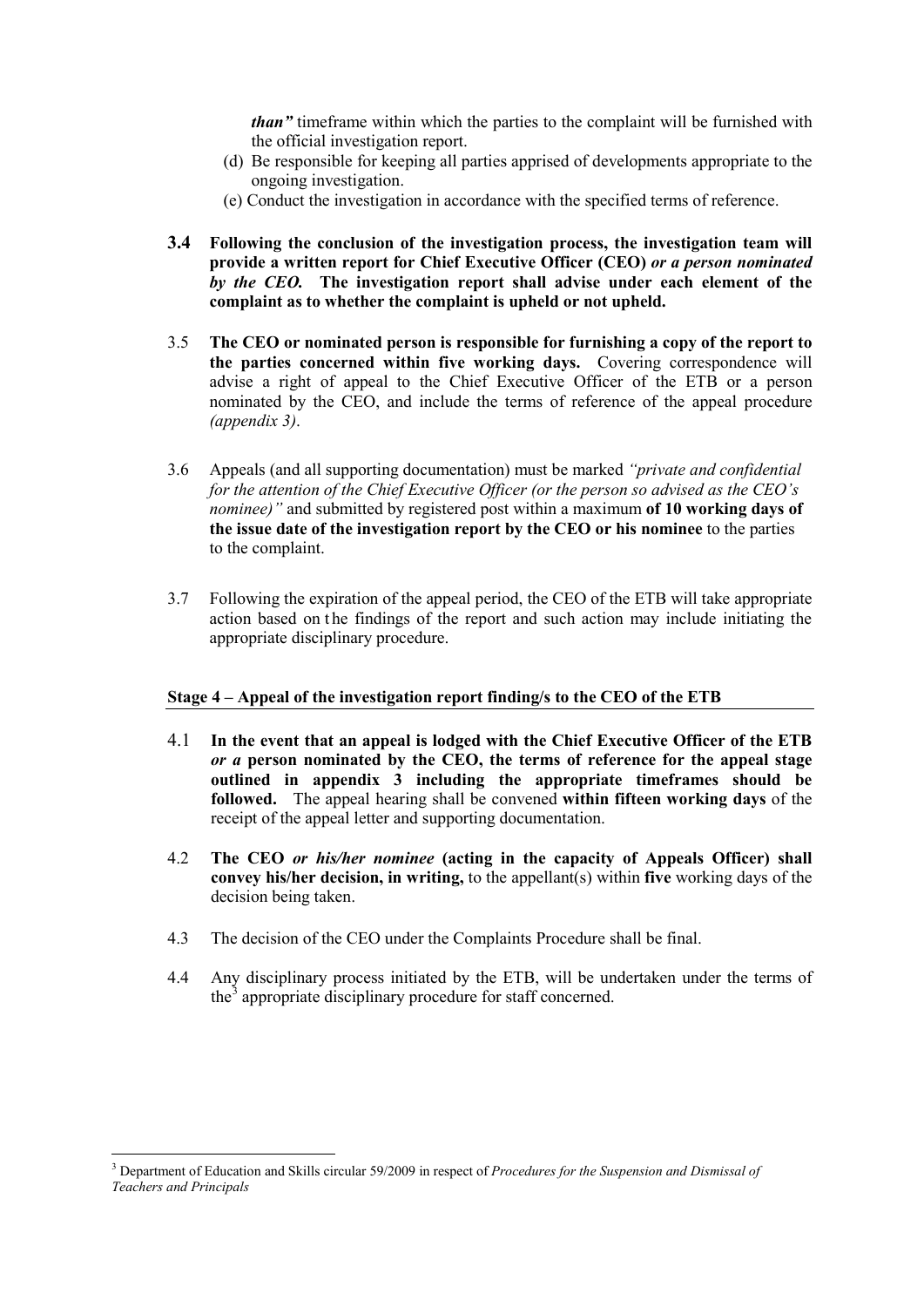# **Protection and Support**

 Cavan and Monaghan ETB is committed to providing a healthy working and learning environment in its schools, colleges, centres and offices. Students, parents, guardians and staff will be protected from discrimination or victimisation for filing a complaint or assisting in an investigation.

Retaliation against a student on w hose behalf a complaint has been lodged is considered a disciplinary offence. E qually, a m alicious complaint made against a staff member will be treated as misconduct under the school/college/center's disciplinary procedures.

# **Record Keeping**

**Any documentation in respect of the complaint at stages 1 and/or 2, including a covering statement of the outcome reached at each stage, will be treated as confidential and retained by the school/centre in a dedicated complaints' file established for such purpose.** 

**Any documentation in respect of the complaint at stages 3 and/or 4, including a covering statement of the outcome reached at each stage, will be treated as confidential and retained by the ETB in a dedicated complaints' file established for such purpose.** 

Where a complaint has been rejected or deemed unfounded, all documentation relating to complaint should be removed from any personnel file of the staff member concerned. It will be retained in the dedicated complaints' procedure file in accordance with ETB Data Protection/Retention policy.

## **Review**

This Complaints Procedure will arise for review by the parties to this agreement at national level no later than two years from the official implementation date.

## **ETB Adoption Date**

The *Code of Practice for dealing with complaints made by Parent/s, Guardian/s of a Student or by a St udent (who has reached the age of eighteen) currently enrolled in a school/centre, against a Staff Member employed by a Education and Training Board (ETB*) has been formally adopted on 11 September 2013*.*

Signature: **Mantin & O'Banin** 

 *Martin G. O'Brien, Chief Executive*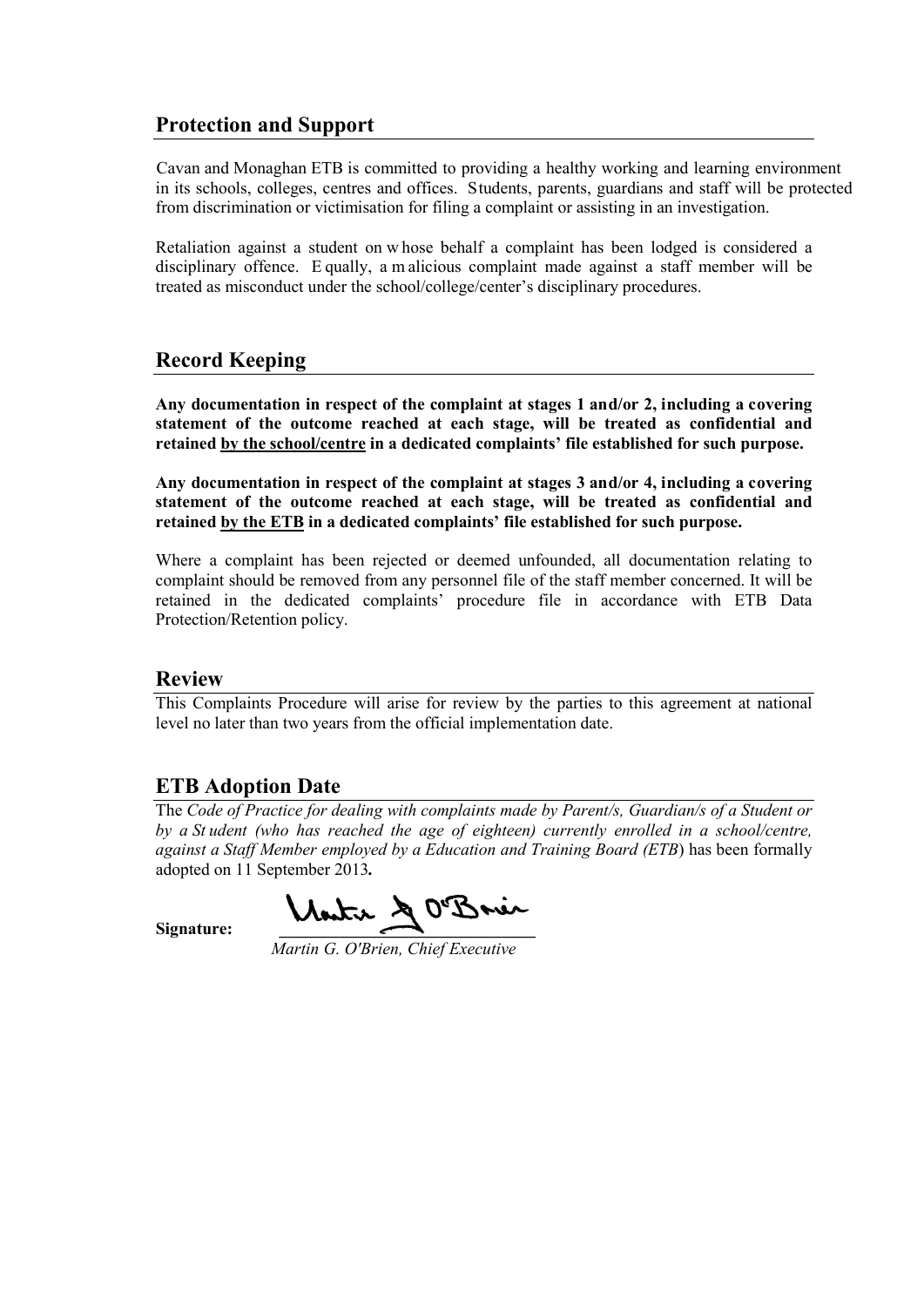**Appendix 1 – Panel of Investigators (for reference to Stage 3 investigations)**

**Select one nominee from panel A and one nominee from panel B in accordance with the protocol advised below.** 

**Contact details for investigators are available from ETBI head office tel. 01 4966033 or from respective trade unions subscribing to this Code.**

| <b>Panel A - Management Nominees</b> | <b>Panel B - Union nominees</b>                                |
|--------------------------------------|----------------------------------------------------------------|
|                                      | Subpanel $A$ – Nominated by ASTI:                              |
| 1 Mr Rodger Curran                   | 1. Mr Michael Corley                                           |
| 2. Ms Deirdre Frawley                | 2. Ms Niamh Walker                                             |
| 3. Mr Gearoid O'Bradaigh             | Subpanel B - Nominated<br>$b\nu$<br><b>IMPACT/UNITE/SIPTU:</b> |
| 4. Mr Barra O'Brian                  | 1. Mr Pat Leyden                                               |
| 5. Mr Pat O'Connor                   | 2. Mr Caoimhín O' Tuathail                                     |
| 6. Ms Josephine O'Donnell            | Subpanel $C$ – Nominated by TUI:                               |
| 7. Mr Sean O'Longáin                 | 1. Mr Tommy Glynn                                              |
| 8. Dr Barney O'Reilly                | 2. Ms Dympna Reilly                                            |
|                                      | 3. Ms Marion Drennan                                           |
|                                      | 4. Mr Eddie O'Riordan                                          |

#### **Protocol for selection from Panels of Investigators under Stage 3 Formal Procedure**

Nominees comprising both panels A and B are fully endorsed in their capacity to act as independent investigators empanelled for the purpose of conducting investigations in accordance with Formal Procedure Stage 3. The role of the investigator is not an advocacy role but an independent investigation role irrespective of the body nominating them.

There is **no provision** for the complainant (i.e. parent/guardian/adult student) or the staff member concerned to a complaint proposed for investigation at Formal Stage 3, to reject a nominee proposed from either or both panels (Panel A or B) save in the very exceptional circumstance where an individual drawn from a panel is related to, or a personal friend of, either the complainant or the staff member concerned to the complaint. In such circumstances it is the responsibility (whether complainant or staff member) to disclose such interests by contacting the ETB Human Resources Department by phone/email/in writing **prior** to any investigation commencing so as to facilitate the selection, by the ETB as em ployer, of an alternative investigator to conduct the Formal Stage 3 investigation.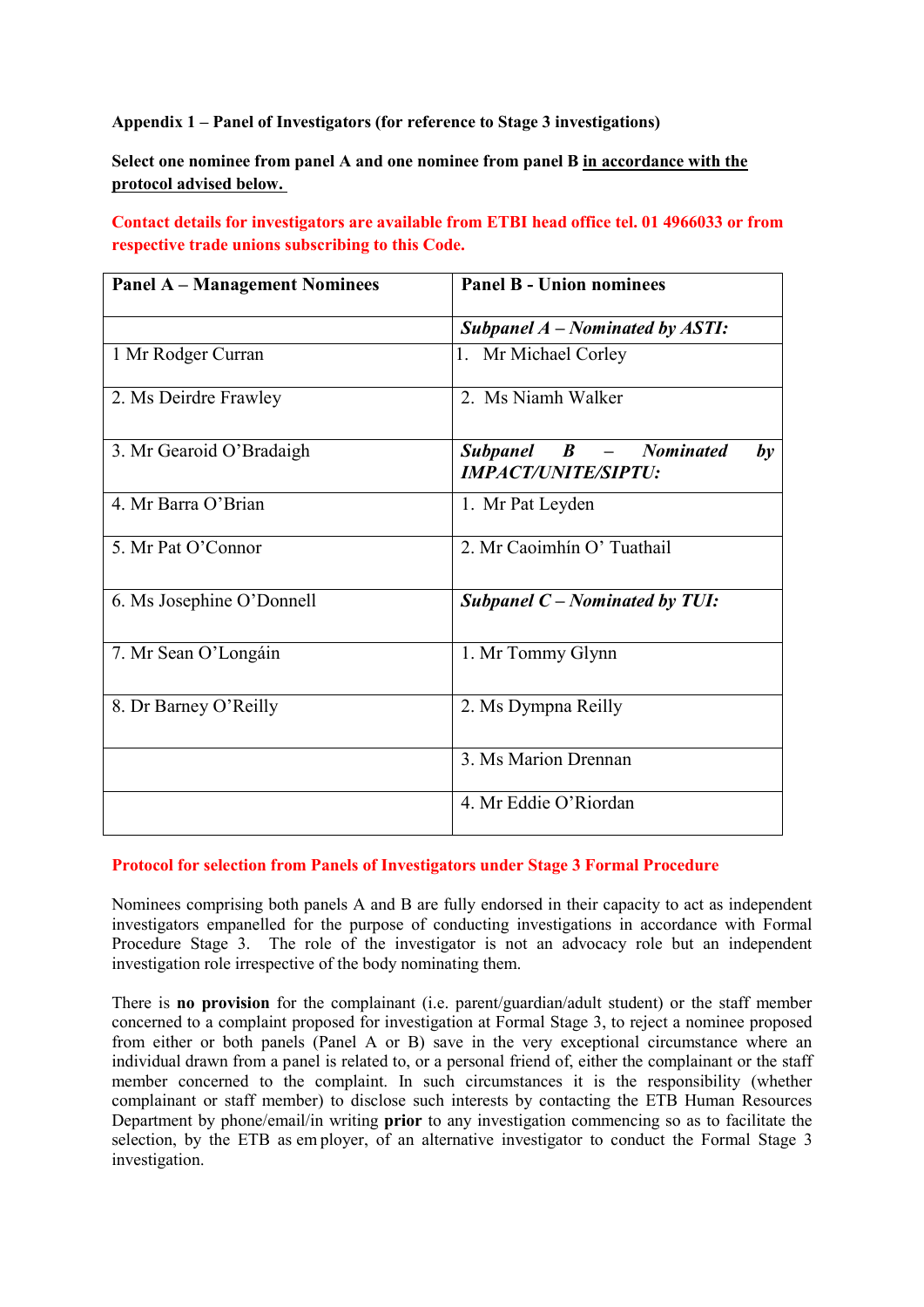#### **Selection from the panel will be undertaken by the ETB as employer in accordance with this protocol:**

• Where an investigation is required under Formal Stage 3, one nominee from Panel A (management nominees) **and** one nominee from Panel B (union nominees) will be selected to comprise the investigation team.

#### **For management nominees on Panel A**

• For management nominees, select a nominee (commencing at number 1 a nd sequentially thereafter for other investigations), having regard to such matters as the investigator's availability and geographical distance.

#### **For union nominees on Panel B**

- Where a staff member is a member of a specified trade union subscribing to this Code, the nominee will be drawn from the respective subpanel (under Panel B) concerned.
- Where a staff member is not a member of a specified trade union, the nominee can be drawn from the first subpanel (and thereafter for subsequent investigations working down through the names on the full Panel B listing) having regard to the investigator's availability and other matters of geographical distance.

#### **Other related matters:**

**New unrelated complaints:** In circumstances where new complaints may arise in the future, the next listed nominee on either Panel A or Panel B (including the subpanels where applicable), will be contacted and selected having regard to the investigator's availability and geographical distance. **Fee structure for investigators:** The parties to this Code recommend that a fee not exceeding  $\epsilon$ 650 gross, be paid to each investigator conducting an investigation plus appropriate rates for travel and subsistence. Costs arising from the preparation of an investigation report will be considered to be part of the fee of  $\epsilon$ 650 gross and not an additional cost. The preparation of the investigation report should be undertaken by agreement between the two investigators comprising the investigation team.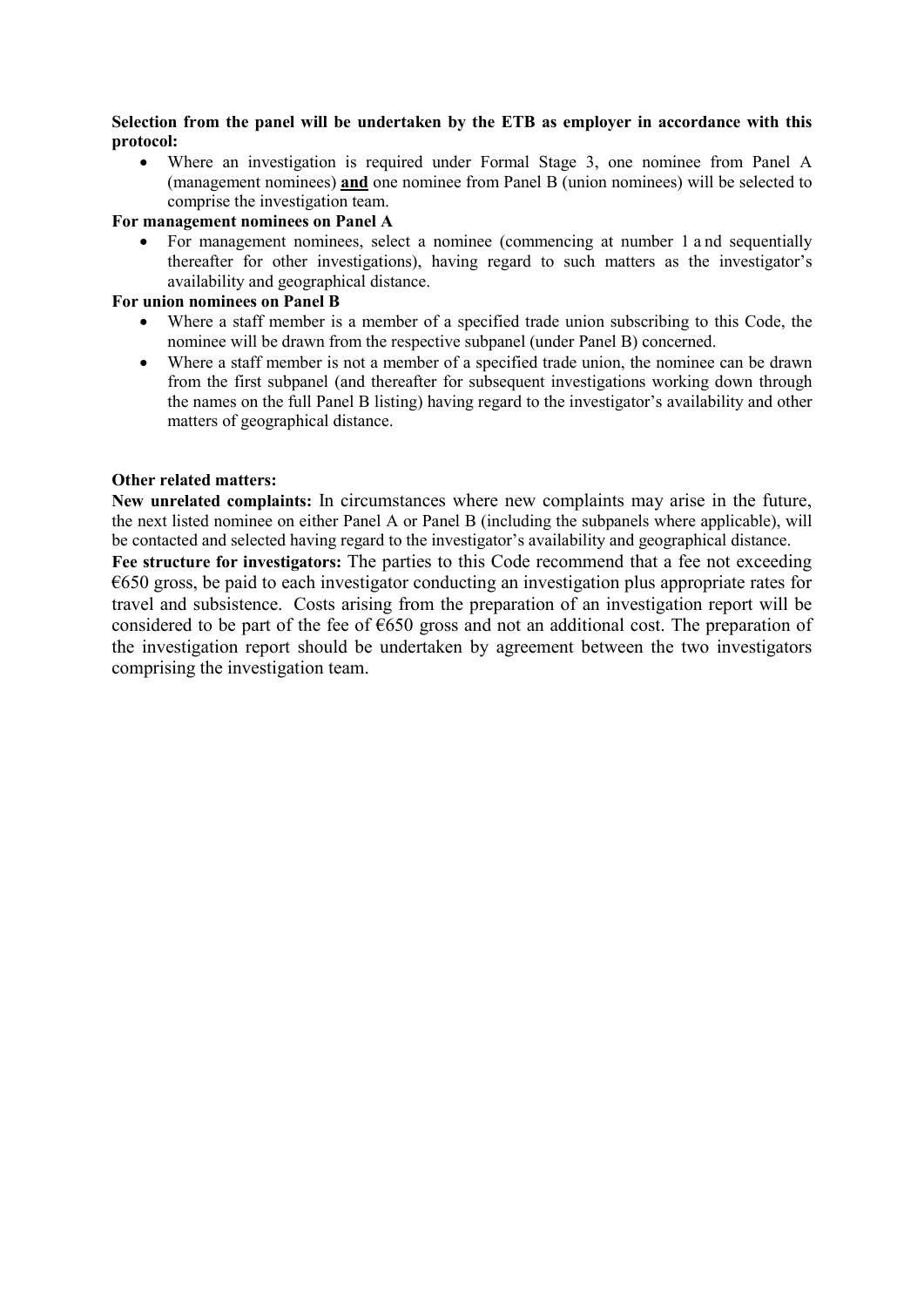**Appendix 2 - Terms of Reference for Conducting an Investigation under Stage 3** of the *Code of Practice for dealing with Complaints made by Parent/s, Guardian/s of a Student or by a Student (who has reached the age of eighteen) currently enrolled in a s chool/centre, against a S taff Member employed by <Named> Education and Training Board (ETB).* 

#### **Scope of Investigation:**

The independent investigation to be conducted by *<name of investigators>* will cover the specific complaint of *<nature of complaint>* made by *<name of Complainant(s)>* against *<name of respondent(s)>.* At the conclusion of the process, the investigation report shall advise under each element of the complaint as to whether the complaint is upheld or not upheld**.** 

The complaint is made under the *Code of Practice for dealing with complaints made by Parent/s, Guardian/s of a Student or by a Student (who has reached the age of eighteen) currently enrolled in a school/centre, against a Staff Member employed by a Education and Training Board (ETB*) *(adopted by <Name of ETB> on X date).* 

#### **Investigation procedure:**

#### General

- 1. The investigation will at all times adhere to the principles of natural justice and fair process.
- 2. During the course of the investigation all parties are required to respect the privacy of all others involved and to treat all aspects relating to it with total confidentiality. T he investigators will assure all parties of the confidentiality of the investigation insofar as that is practicable for the proper and fair conducting of the investigation or save where the investigators are required to disclose any information pursuant to an order of the Court or the provision of the Data Protection Acts 1988 and 2003.
- 3. On commencement of the investigation, the investigators will be in sole control of the procedures/process and shall be the final arbitrators on any matters of procedure raised with them. During the course of the investigation, the investigators will maintain contact with a nominated representative within *<Named ETB>* and may seek relevant information from and/or the assistance of that person in line with the demands of the investigation. For the purpose of this investigation the liaison person will be <*member of HR team*>.
- 4. The investigators may seek any information or raise any issue with the parties, which the investigators consider relevant to investigating the complaint.
- 5. Refusal or failure to co-operate by any party with the investigation will not prevent the investigators issuing a report based on the information available.

#### Investigation Process

6. The complainant will provide a written statement of the complaint and any supporting documentation they may wish to rely on to support their case.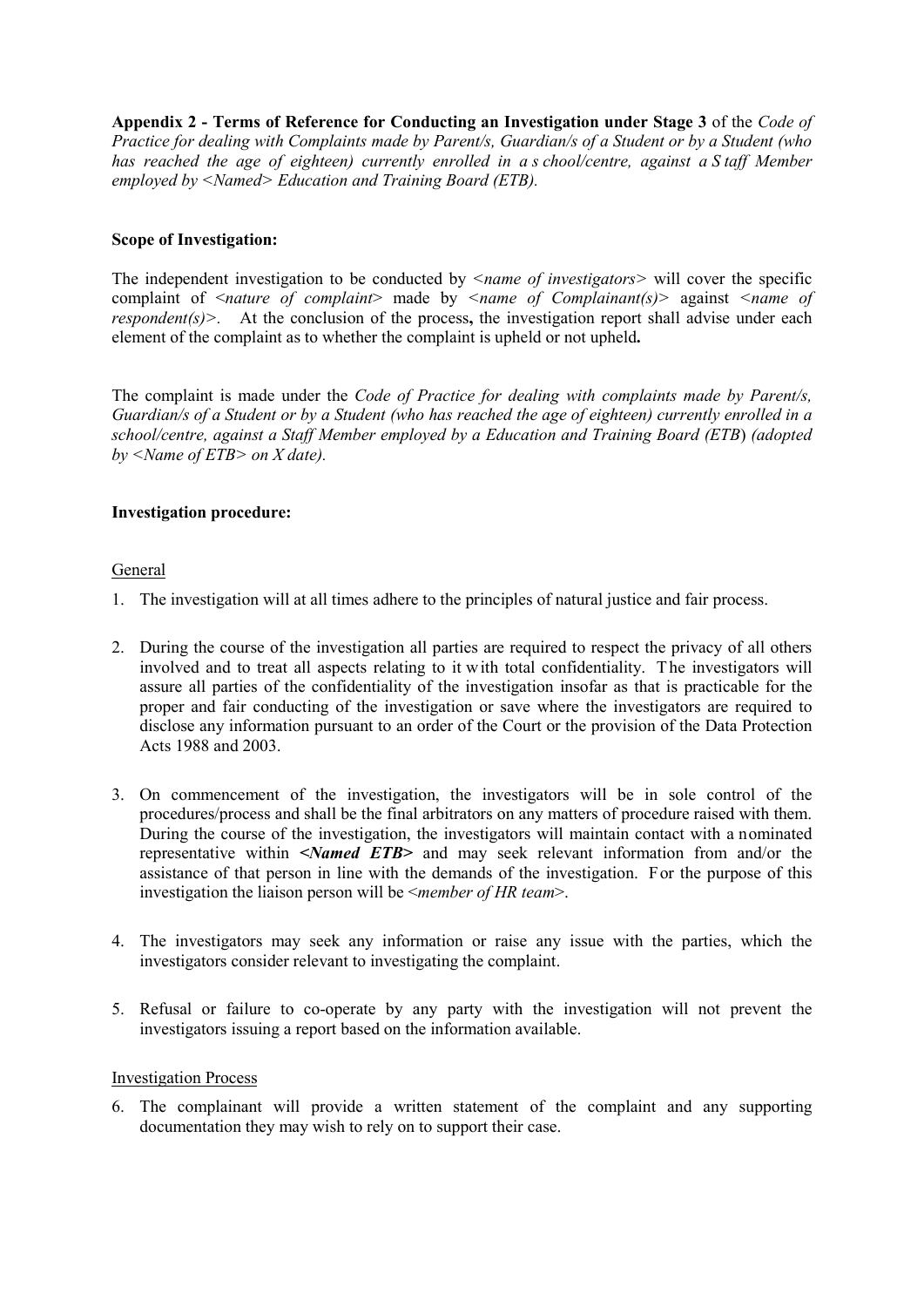- 7. The staff member will be furnished with this documentation and advised (by covering letter) of a date by which their written response should be remitted to the investigators.
- 8. In the course of the investigation, the investigator will meet with the complainant and any of his/her witnesses or relevant person(s); and then with the staff member and any of his/her witnesses or relevant person(s). It may be necessary for witnesses previously interviewed or additional persons named in the course of the investigation to be (re)interviewed with a view to establishing facts or gathering additional information. The investigation team may decide also to convene a meeting/s of both parties.
- 9. A record of all meetings will be taken by an impartial recording secretary drawn from the vocational education sector. All participants will be provided with a written record of their meeting and will be given an opportunity to verify and agreed its content prior to its being made available to other relevant parties to the investigation. T he investigators will arbitrate on any element of the record of the meeting/s which is disputed.
- **10.** Parties to a complaint do not require legal representation. A staff member may be accompanied by a trade union representative or friend at any meeting convened under this procedure. A parent/guardian/adult student may be accompanied by a friend or someone unconnected to the complaint. Investigators should be informed of the names of any person/s accompanying the staff member or complainant **three days prior to the first investigation meeting/s.**
- 11. Both parties will be provided with a written record of all meetings, any documentation or material in relation to the complaint and with all other information upon which the investigators may rely upon in arriving at their decision. Parties to the complaint will be given an opportunity to respond in writing, or if necessary in person, to this material before the investigators consider the evidence.
- 12. On completion of the investigation, having duly considered all the evidence submitted and representations made, the investigators will produce a written report for the CEO of *<Name of ETB>*, *or a person nominated by the CEO,* containing the findings of the investigation. A copy of the report will be given by the CEO *or nominated person* to the complainant and the staff member/s.

#### **13. The investigation report will set out:**

- a. the details of the original complaint
- b. the staff member/s response
- c. any documentation relating to previous stages of the procedure
- d. witness statements/evidence
- e. the facts of the investigation
- f. the findings arising from the investigation.
- 14. The investigators will furnish the report as quickly as practicable with an expected timeframe of three weeks after the investigators confirm that the investigative stage of the process has concluded.

**END.**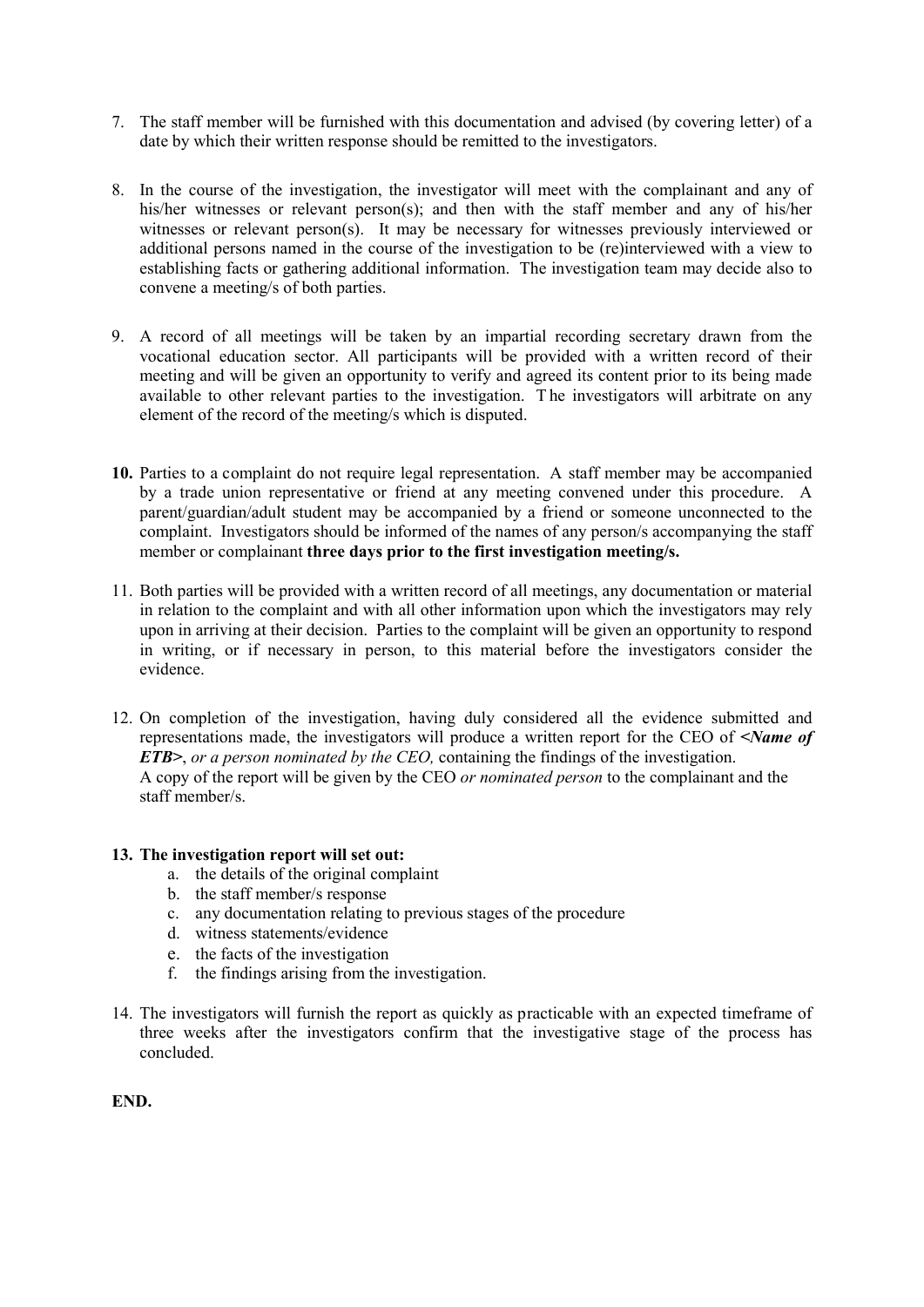**Appendix 3 - Terms of Reference for Stage 4 Appeals** in accordance with *The Code of Practice for dealing with complaints made by Parent/s, Guardian/s of a Student or by a Student (who has reached the age of eighteen) currently enrolled in a s chool/centre, against a Staff Member employed by a Education and Training Board (ETB)*

#### *Formal Procedure Stage 4 states:*

*"In the event that an appeal is lodged with the Chief Executive Officer of the ETB or a person nominated by the CEO, the terms of reference for the appeal stage outlined in appendix 3 including the appropriate timeframes should be followed".* 

#### **Terms of reference for appeals under Formal Procedure Stage 4**

It is open to either party to a complaint to appeal the decision from Formal Procedure Stage 3 to Formal Procedure Stage 4 which will be heard by the Chief Executive Officer of the ETB or his/her nominee.

#### **1. What constitutes grounds for an appeal?**

Importantly, it is not the role of the CEO or his/her nominee acting in the capacity of an Appeals Officer (at stage 4) to re-investigate the original complaint/s previously investigated at stage 3 of the procedure or indeed incidents giving rise to that complaint/s. Rather, s/he will review the appeal on the grounds presented by the appellant in response to the findings or conduct of the investigation undertaken at stage 3.

#### **In this regard, examples of appeal grounds may include:**

- (a) The provisions of the agreed procedures were not adhered to
- (b) At the time, all the relevant facts were not ascertained
- (c) At the time, all the relevant facts were not considered or were not considered reasonably
- (d) The appellant concerned was not afforded a reasonable opportunity to answer the allegation
- (e) The finding is not supported by the evidence
- (f) The general principles of procedural fairness were not applied.
- (g) And other ground/s for appeal as may be permitted by the Appeals Officer in line with good practice.

#### **2. Activating an appeal**

In activating an appeal, the appellant should lodge the appeal, in writing, marked *"private and confidential for the attention of the Chief Executive Officer (or the person so advised as the CEO's nominee)"* and submit the appeal (with all supporting documentation) **by registered post** within **a maximum of 10 working days of the issue date of the investigation report** *(referenced in 3.4).*

Appeal grounds should be clearly stated and specific supporting examples should be provided under the appeal grounds and where more than one appeal ground is specified, supporting examples should be provided for each appeal ground.

#### **3. Responding to appeal documentation**

On receipt of the appeal and supporting appeal ground/s' documentation, the CEO or his/her nominee (i.e. the Appeals Officer) should:

- (1) Review the appeal and supporting documentation.
- (2) In line with the principles of procedural fairness, a review of the papers to the appeal by the Appeals Officer, will result in the arrangement of an appeal hearing date where the appellant (and his/her representatives) and others as may be determined by the Appeals Officer, will be requested to attend an appeal hearing on a specified date determined by the Appeals Officer.